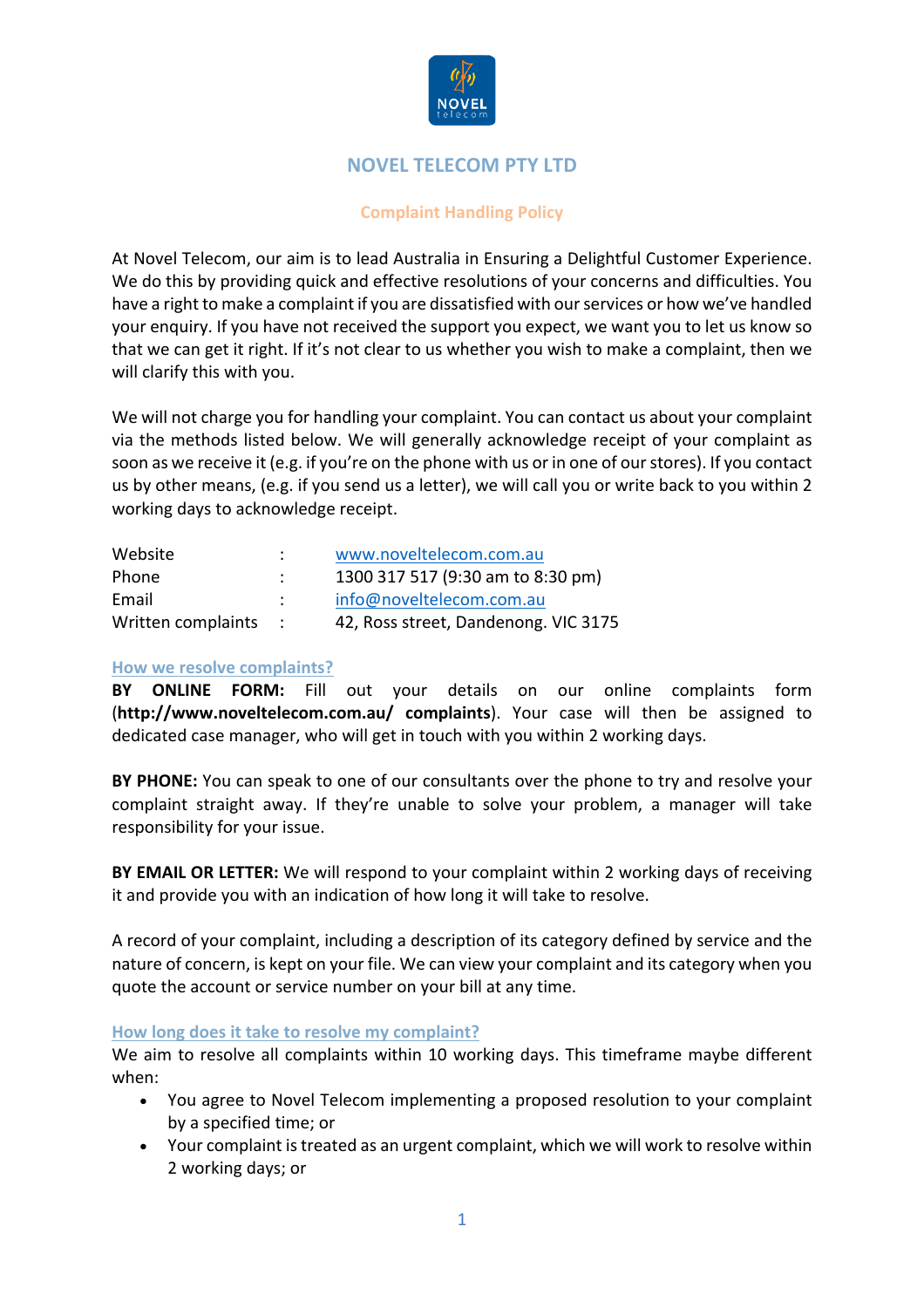

• You do not meet your obligations to implement Novel Telecoms' proposed resolution by a specified time.

If there is a delay in resolving your complaint, we will contact you as soon as possible after we become aware of it. If we think it will take us longer than 15 days to resolve, we will provide you with additional information about the delay, expected timeframe to resolve it, and avenues for external dispute resolution, if the expected delay will be longer than 10 working days.

When you speak to us regarding a complaint, the consultant will usually communicate with you directly when resolving your concerns. They may also provide you with a direct telephone number to contact them if you want to follow up with them.

#### **How do I keep track of my complaint?**

Our Customer Care Team can give you an update on how your complaint is progressing by contacting them using the details on your bill or at the top of this policy. If you have been assigned a dedicated case manager, they will supply you with their direct contact details.

#### **What if I am unable to speak with Novel Telecom myself?**

If you would like to nominate someone to speak to us on your behalf, we are happy to speak with this person. We may contact you to ask your permission either via phone or in writing first, to make sure you are happy for us to discuss your complaint and account details with them. If you would like to contact us to make a complaint but require assistance to do so (for example, if English is not your native language or you have a hearing impairment), you can contact us via a language interpreter service or if you use a TTY to communicate, you can contact us via the National Relay Service. We also have staff who speak languages other than English who may be able to interpret in some cases. Should you have more specific needs requiring assistance in making a complaint (e.g. financial hardship situations), please let us know so that we can determine how to assist you.

#### **What if I want my complaint escalated?**

Your complaint can be escalated at any time by contacting us using the methods listed at the top of this policy. If our consultants or managers are not able to resolve your concerns we will refer your complaint to our Operation Manager.

We will provide you with a complaint reference number and within 2 working days your complaint will be allocated to a dedicated case manager. Your case manager will also provide you with their direct contact details, and will work with you to resolve your complaint.

If you would like to nominate someone to speak to us on your behalf, we are happy to speak with this person. We may contact you to ask your permission either via phone or in writing first, to make sure you are happy for us to discuss your complaint with them.

#### **What if my complaint is urgent?**

We deal with the majority of complaints in the order they are received. There are certain types of complaints which are always considered urgent; usually complaints referred by our financial hardship team and where a customer has lost service, or we become aware that their service may become lost, for an unknown or unusual reason. These types of complaints are given priority and we will work to resolve them within 2 working days. If you feel your